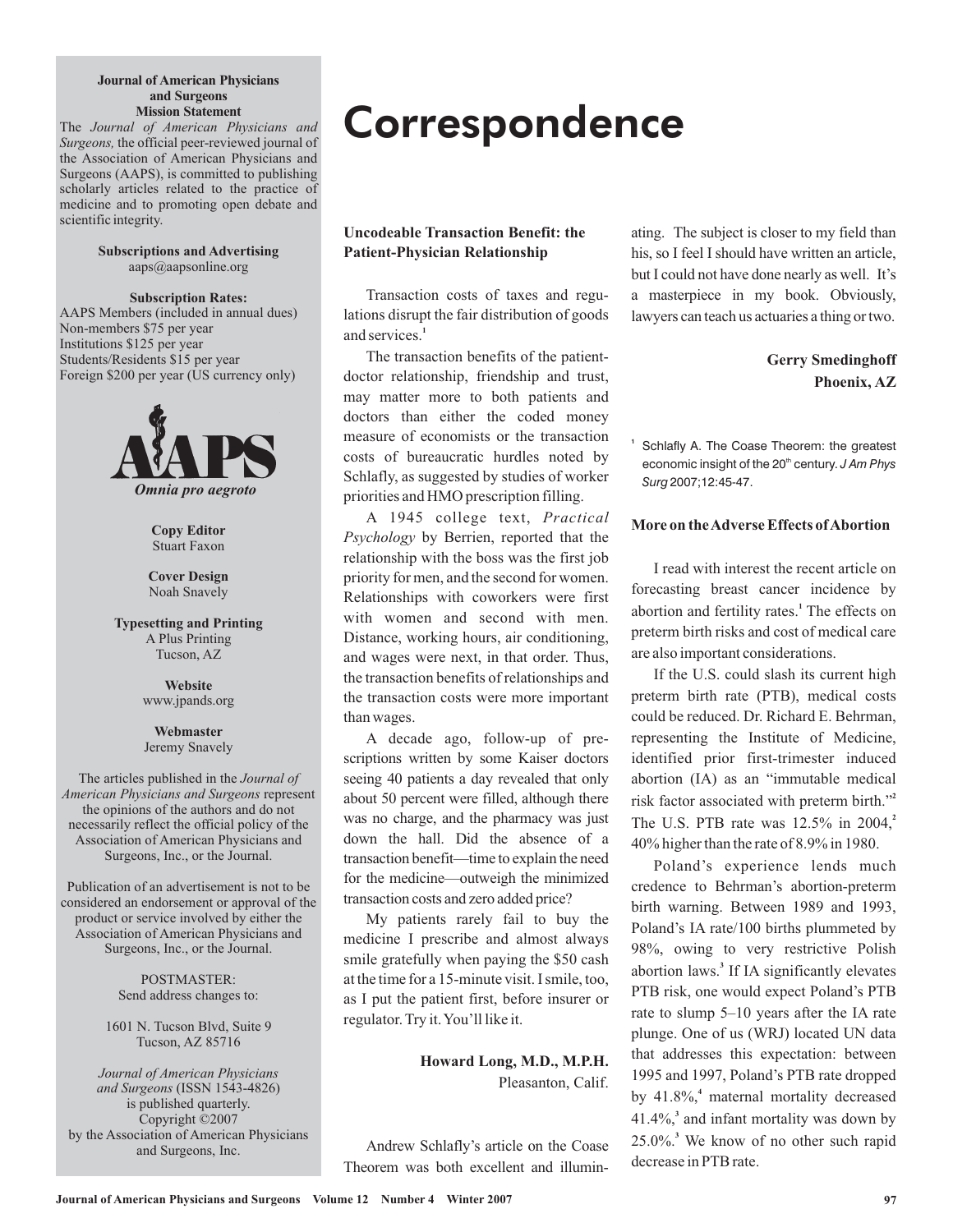Improved diet and better medical care are alternate explanations for the "Polish preemie plunge." However, in a 1987 study of Polish women, those with prior IAs had 88% higher relative odds of PTB compared to women with zero prior IAs.<sup>5</sup> An October 2007 study listed 58 studies finding significantly higher PTB or LBW (low birth weight) risk for women with prior surgical IAs, and one such study involving chemical abortions. **6**

Although it is possible that the decline in Polish legal abortions is partly offset by illegal abortions, the evidence of controlled studies<sup>5,6</sup> provides very strong evidence that IAelevates the risk of PTB.

There are no peer-reviewed animal studies demonstrating that vacuum aspiration (VA) abortion procedures do not increase the PTB rate in later pregnancies. In fact, there are no published animal studies at all pertaining to the safety of VA. Thus, as of 2007, VA is an unproven experimental procedure.

We predict that cutting the high rate of IA in the U.S. would not only decrease future breast cancer incidence but also reduce PTBs.

## Vancouver, B.C., Canada Richardson, Tex. **Brent Rooney, M.Sc. William Robert Johnston, M.S.**

- **1** Carroll MA. The breast cancer epidemic: modeling and forecasts based on abortion and other risk factors. *J Am Phys Surg* 2007;12:72-78.
- **2** Behrman RE, Butler AS. *Preterm Birth:* . *Causes, Consequences, and Prevention* Washington, D.C.: National Academies Press; 2007. Available at: http://books.nap.edu/ openbook.php?record\_id=11622&page=625. Accessed Nov 6, 2007.
- **3** TransMONEE 2007 Database, UNICEF Innocenti Research Centre, Florence, Italy. Available at: www.unicef-irc.org/data bases/transmonee/2007/Country\_profiles.xls. Accessed Oct 30, 2007.
- **4** *Demographic Yearbook 1999: Natality* Supplement. New York, N.Y.: United Nations Department of Economic and Social Affairs; 2002. Available at: http://unstats.un.org/ unsd/demographic/products/dyb/DYBNat/Nat StatTab12.pdf.Accessed Nov 6, 2007.
- **5** Krasonski G, Gladysiak A, Krajewski J. Fate of subsequent pregnancies after induced abortion in primiparae. Wiad Lek 1987; 40:1593-1595.

**6** Calhoun BC, Shadigian E, Rooney B. Cost consequences of induced abortion as an attributable risk for preterm birth and impact on informed consent. *J Reprod Med* 2007;52:929-937.

In his ecological study, Patrick Carroll showed that abortion is the "best predictor" of breast cancer, and that fertility is also a useful predictor.<sup>1</sup> He overcame the problem of learning women's abortion histories by using national data from eight European countries that are believed to have nearly complete abortion counts. His study is not affected by recall bias—a hypothetical problem that the National Cancer Institute **2** and others (inaccurately) claim is a limitation affecting retrospective studies.

Lindefors-Harris et al. is the only study whose authors claimed to find direct evidence of recall bias.<sup>3</sup> That team, however, withdrew their claim in 1998<sup>4</sup> after Brind et al.<sup>5</sup> and Daling et al.<sup>6</sup> noted the implausibility of their findings. Others have tested for recall bias, and no researchers now claim to have found direct evidence of it.<sup>6-8</sup> The prospective study, Howe et al., reported a statistically significant odds ratio of 1.9 (95% CI, 1.2-3.0) among women who had abortions.<sup>12</sup> Critics, nevertheless, persist in claiming recall bias is a problem plaguing retrospective research. **9-11**

A noteworthy feature of Carroll's paper is his explanation for the reverse gradient showing that more upper-class women develop breast cancers than do lower-class women (unlike with other cancers). Carroll suggested nulliparous abortions as the reason for this disparity.

Carroll correctly labeled nulliparous abortions as "highly carcinogenic." His view is consistent with Russo and Russo's research<sup>13-17</sup> revealing that the worst time for women to be exposed to abortion, combined oral contraceptives,<sup>18-20</sup> or another carcinogen takes place between the onset of menstruation and first full-term pregnancy. During the "susceptibility window," nearly all of the breast lobules consist of cancersusceptible Type 1 and 2 lobules, where 95% of all breast cancers originate.

In a normal pregnancy but not in most miscarriages, elevated estradiol levels stimulate the proliferation of Type 1 and 2

lobules. Estrogen is a mitogen and a genotoxin.<sup>21-23</sup> An abortion in the first or second trimester leaves the mother with an increased number of Type 1 and 2 lobules. During the last months of a full-term pregnancy, pheromones produced by the fetus—human chorionic gonadotropin and human placental lactogen—help mature most lobules into fully cancer-resistant Type 4 lobules. At the end of full-term pregnancy, 85% of the lobules are cancerresistant Type 4 lobules.

Abortion is an accepted risk factor for premature birth, particularly among teenagers.<sup>24-26</sup> Premature birth before 32 weeks gestation increases breast cancer risk.<sup>27-30</sup> The hormonal changes to the breasts are identical in the case of premature birth and abortion.

Carroll's research is consistent with the conclusions reported in earlier analyses of the epidemiological research<sup>31,32</sup> showing that abortion is a risk factor for breast cancer. Significantly, since the publication of his analysis in 2005, no one has challenged Joel Brind's conclusions that, "Recent prospective studies, widely touted as refuting the abortion-breast cancer link, are found to embody many serious methodologic flaws sufficient to invalidate their findings." **32**

## **Karen Malec**

President, Coalition on Abortion/Breast Cancer www.AbortionBreastCancer.com

- **1** Carroll P. The breast cancer epidemic: modeling and forecasts based on abortion and other risk factors. *J Am Phys Surg* 2007;12:72-78.
- **2** National Cancer Institute. Fact Sheet: Abortion, Miscarriage and Breast Cancer Risk. Available at: www.cancer.gov/cancertopics/factsheet/Risk/ abortion-miscarriage. Accessed Nov 6, 2007.
- **3** Lindefors-Harris BM, Eklund G, et al., Response bias in a case-control study: analysis utilizing comparative data concerning legal abortions from two independent Swedish studies. Am J Epidemiol 1991;134:1003-1008.
- **4** Meirik O, Adami H-O, Eklund G. Letter. Relation between induced abortion and breast cancer. 1998;52:209. *J Epidemiol Community Health*
- **5** Brind J, Chinchilli V, Severs W, Summy-Long J. Letter. Reply to: Relation between induced abortion and breast cancer. *J Epidemiol* 1998;52:209-211. *Community Health*